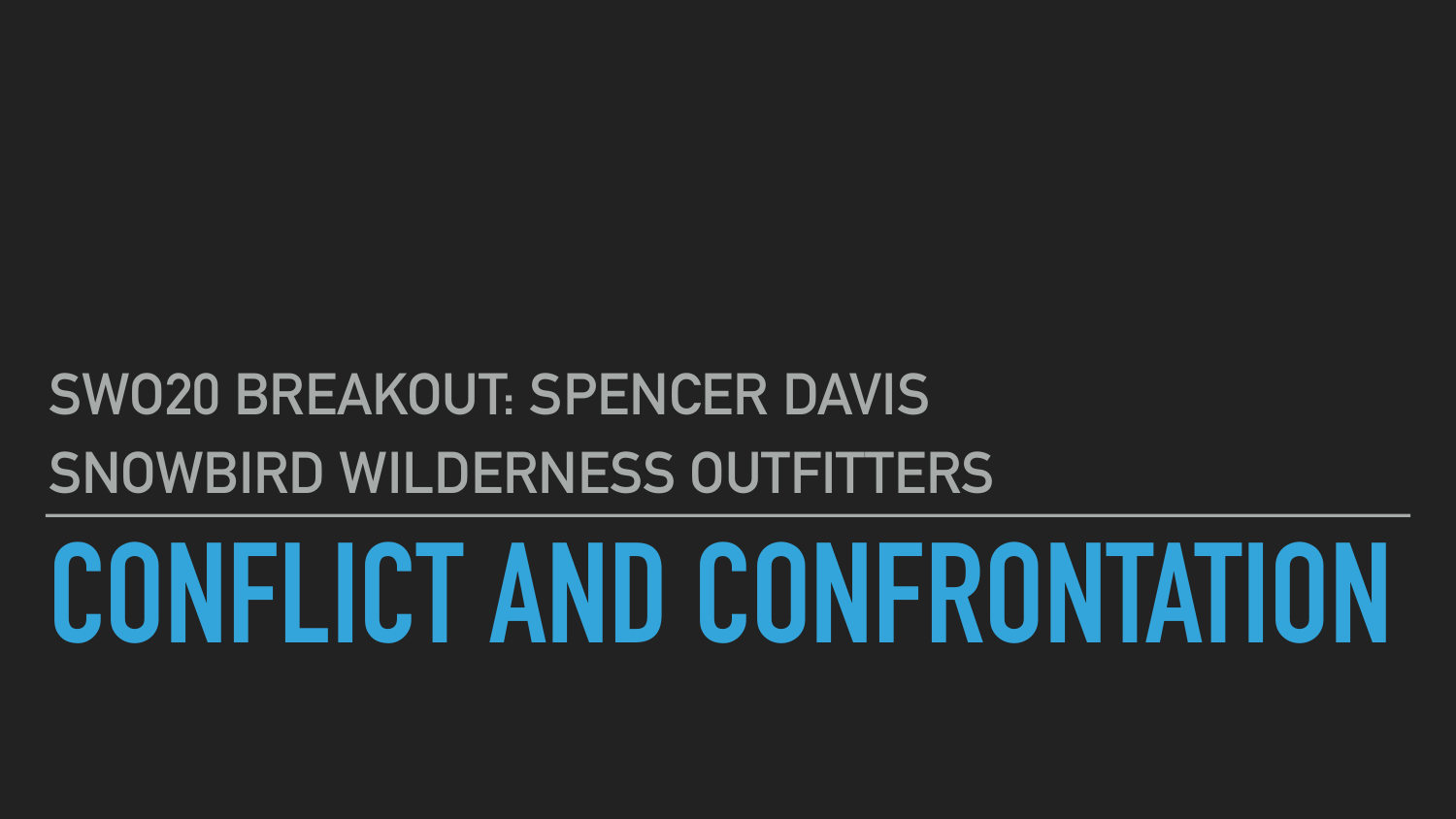## **WHAT CAUSES CONFLICT?**

- ▸ Misunderstanding
- ▸ Insecurity
- ▸ Pride
- ▸ Rivalry
- ▸ Envy
- ▸ …lots of things…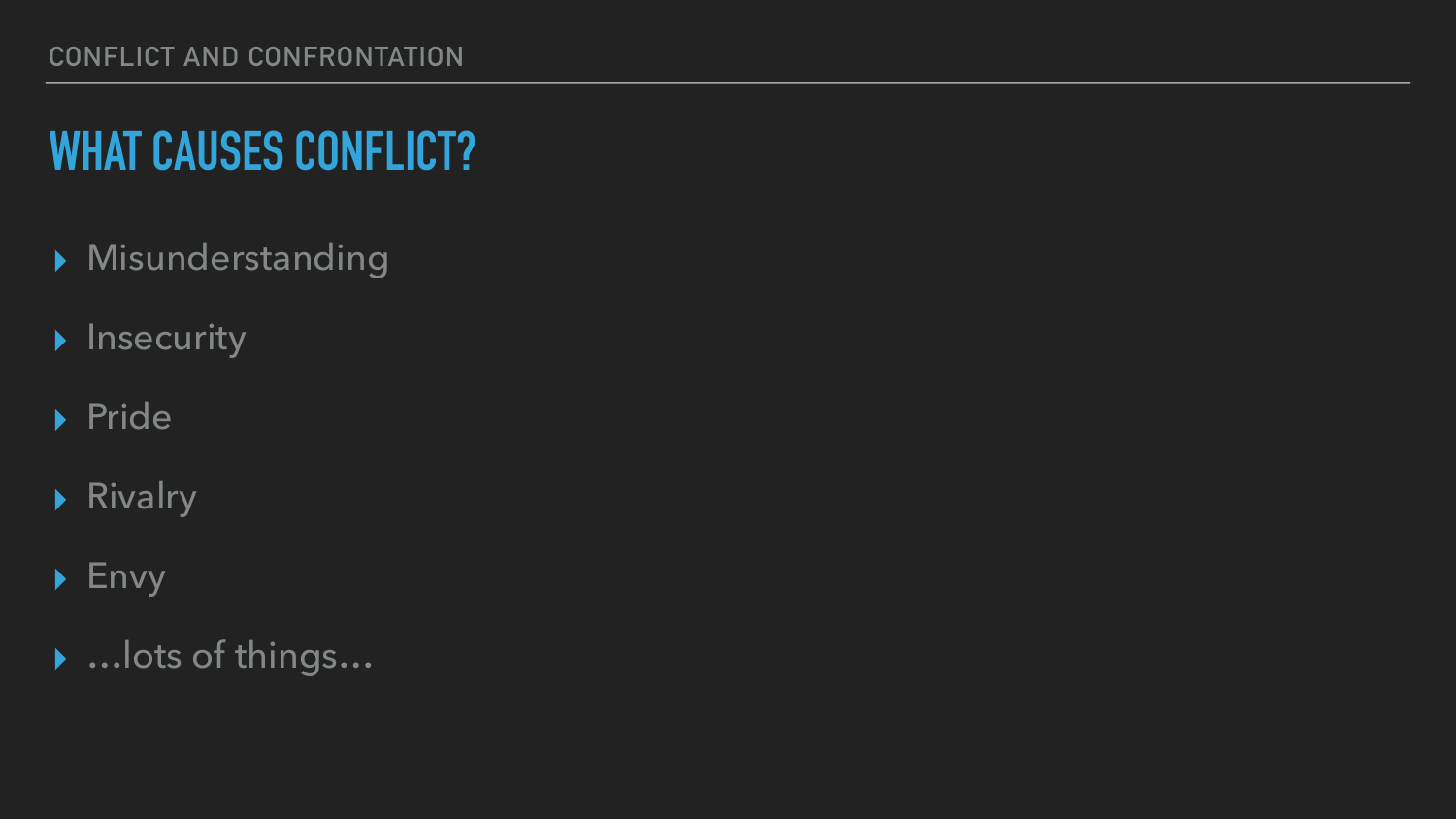#### **CONFLICT =**

#### ▸ Usually:

## ▸Different opinions + high emotions + big consequences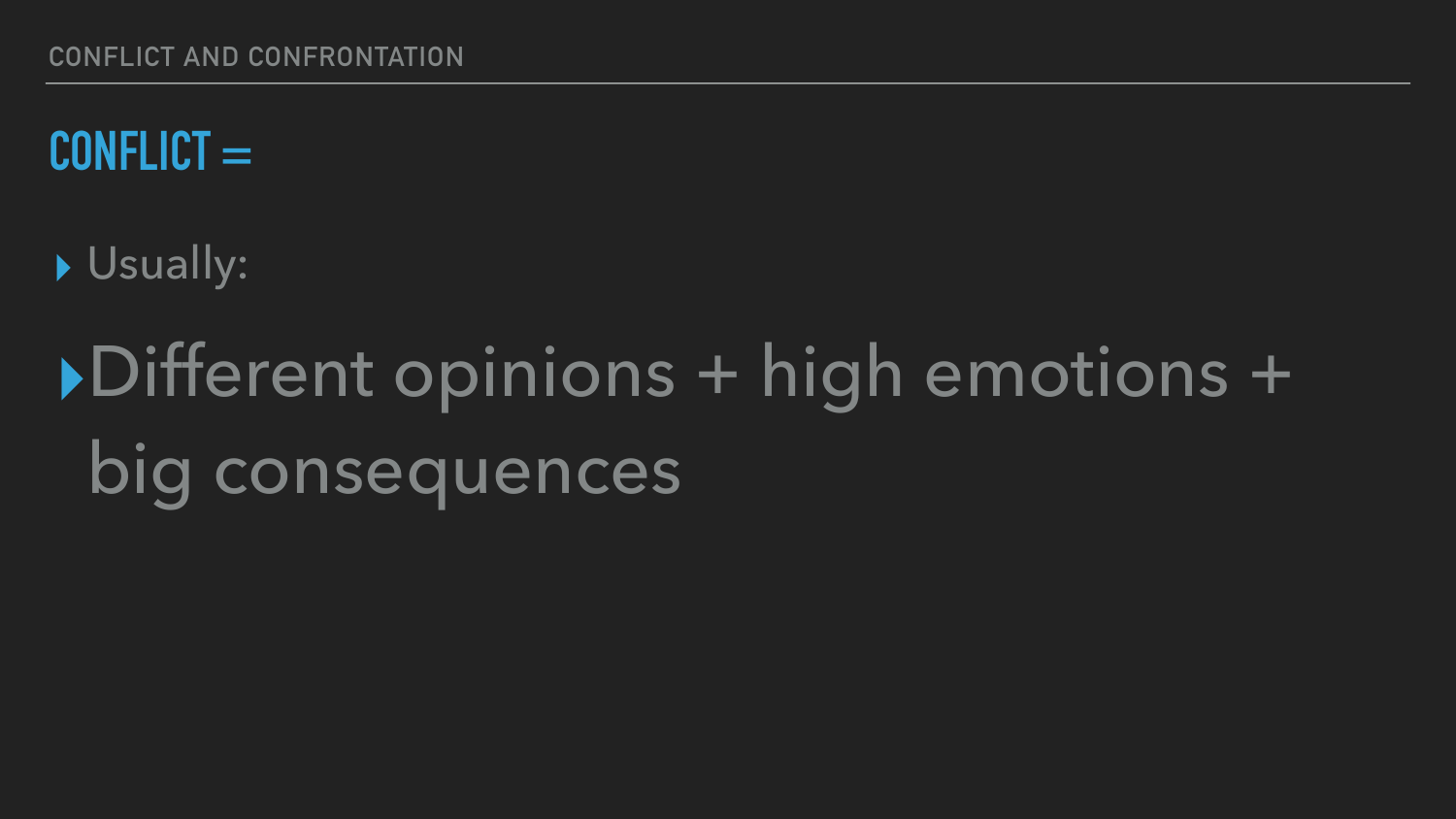### **WHAT ARE OUR OPTIONS WITH CONFLICT?**

- ▸ Avoid it (flight)
- ▸ Handle it badly (freeze or fight)
- ▸ Handle it wisely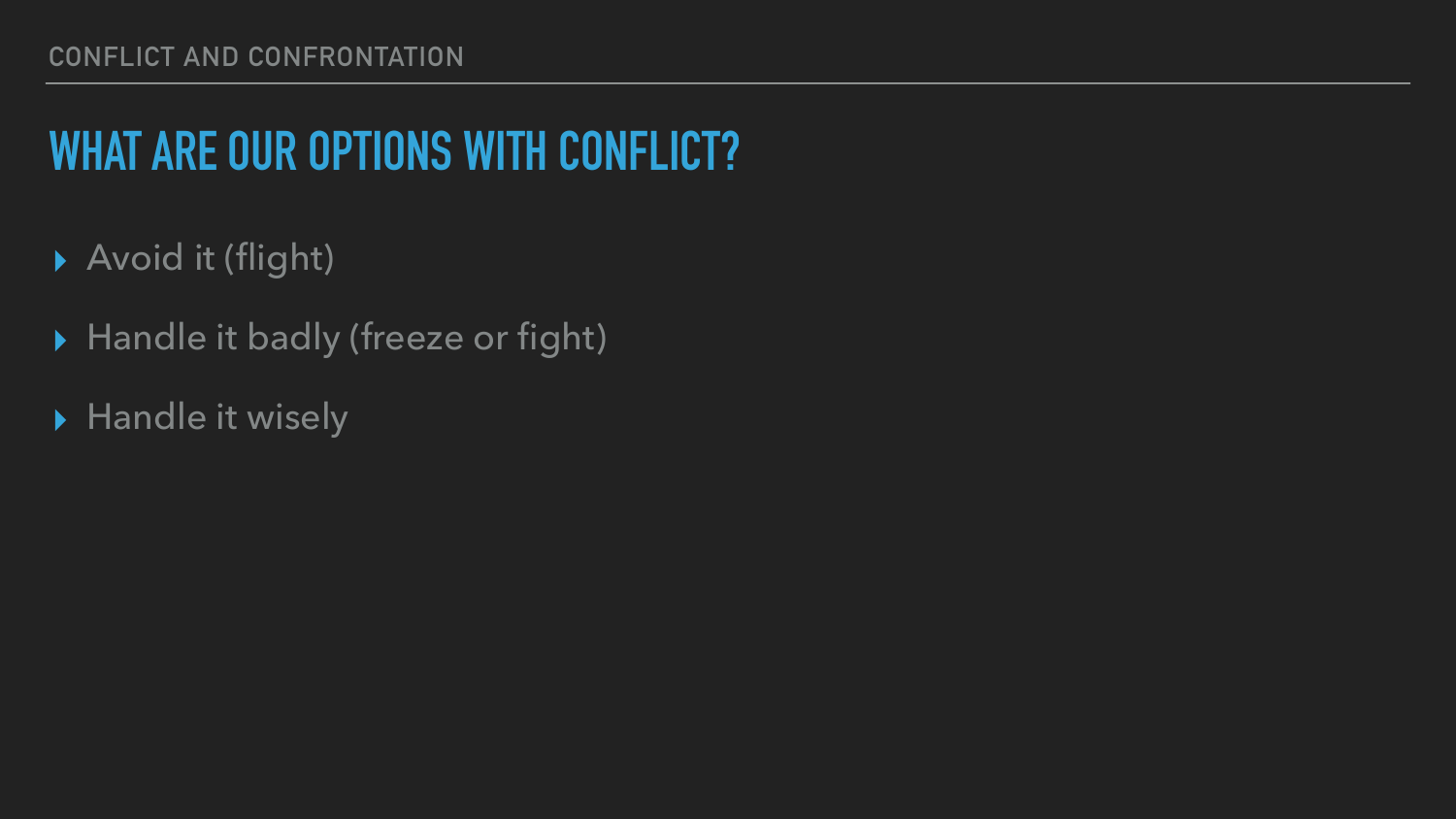#### **WHAT'S REALLY AT THE ROOT OF CONFLICT?**

▸James 4:1-2 - "What causes quarrels and what causes fights among you? Is it not this, that your passions are at war within you? You desire and do not have, so you murder. You covet and cannot obtain, so you fight and quarrel…"

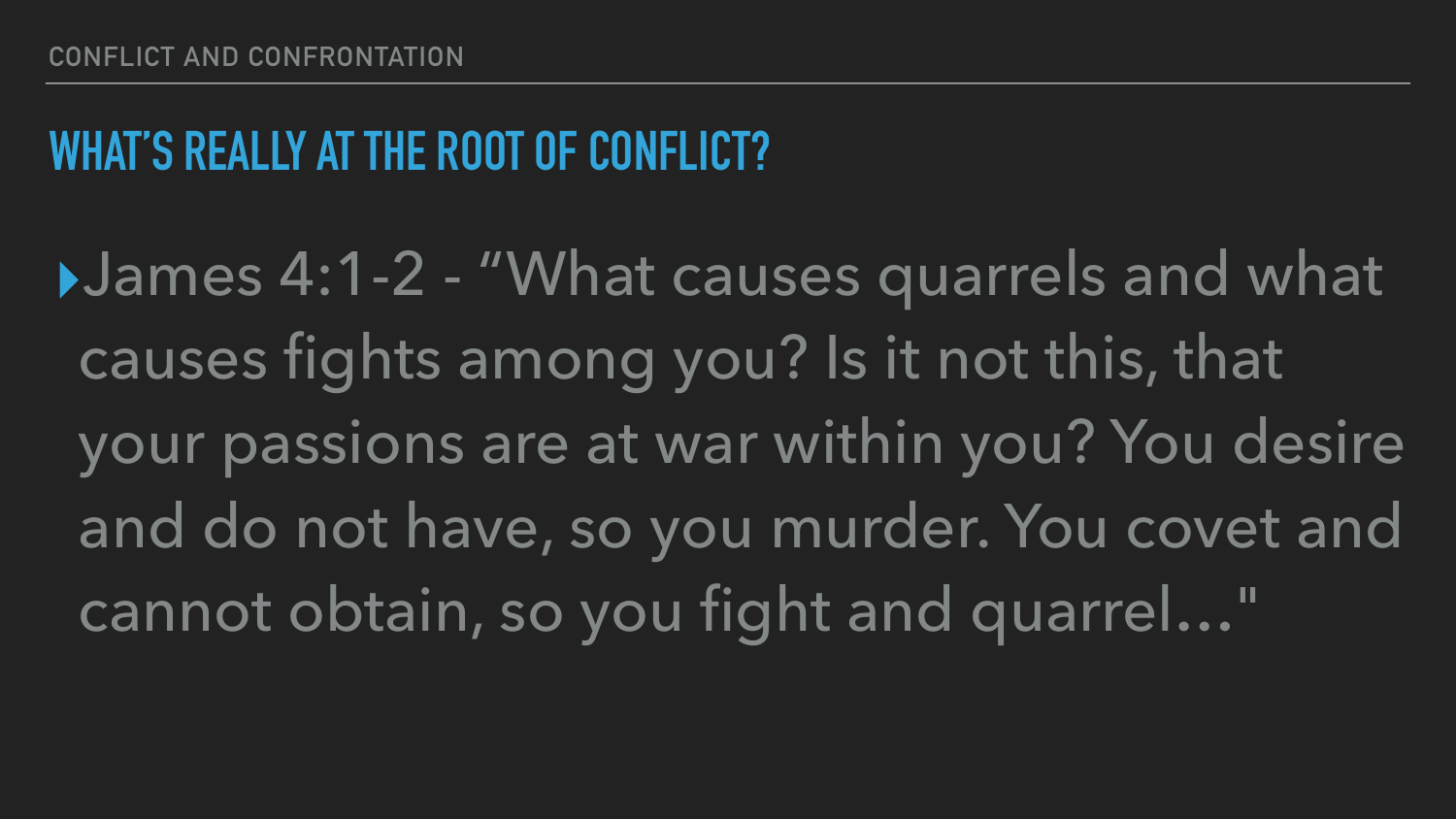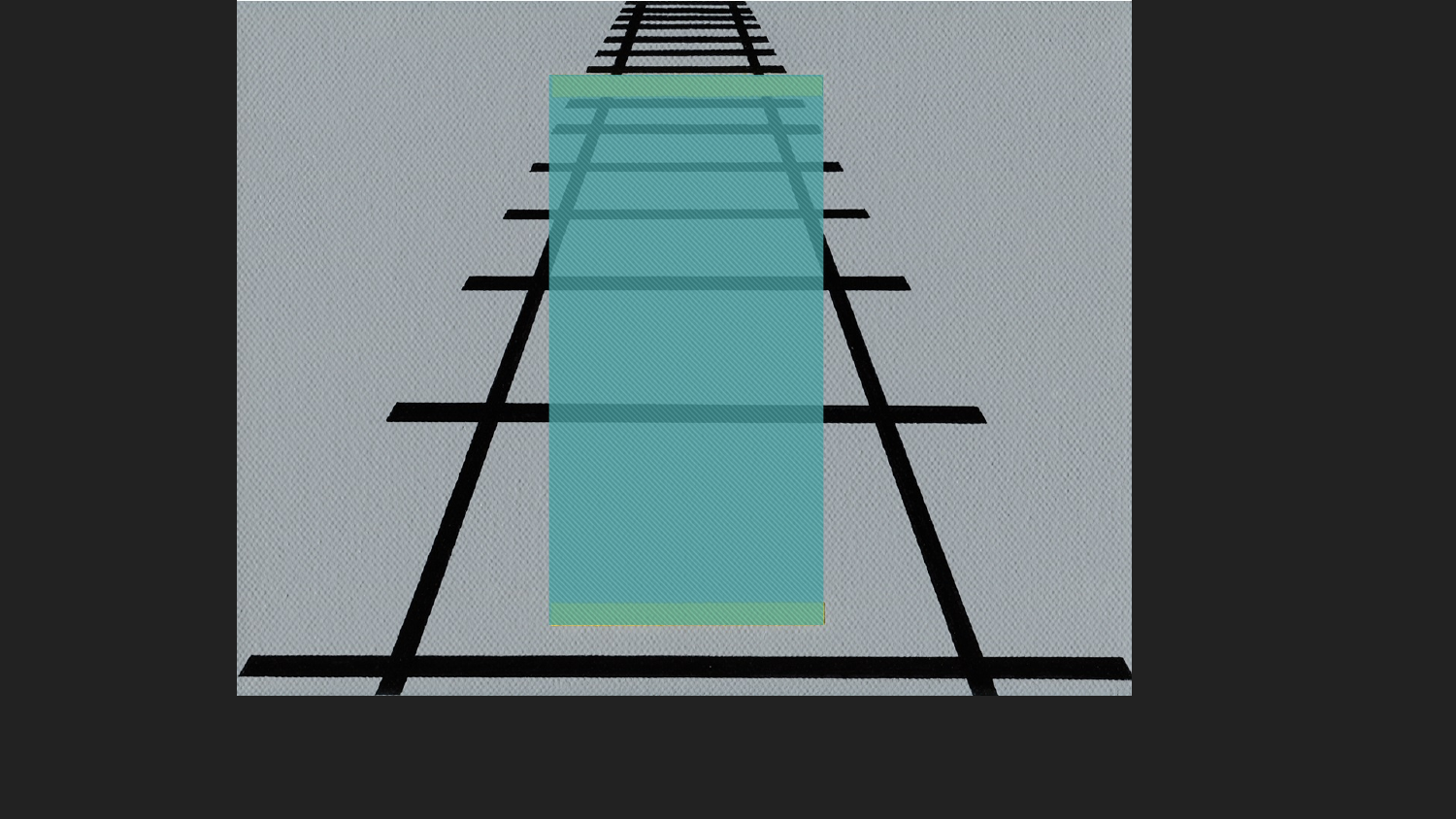# **"SPEAK WHEN YOU ARE ANGRY AND YOU WILL MAKE THE BEST SPEECH YOU WILL EVER REGRET."**

## **Ambrose Bierce**



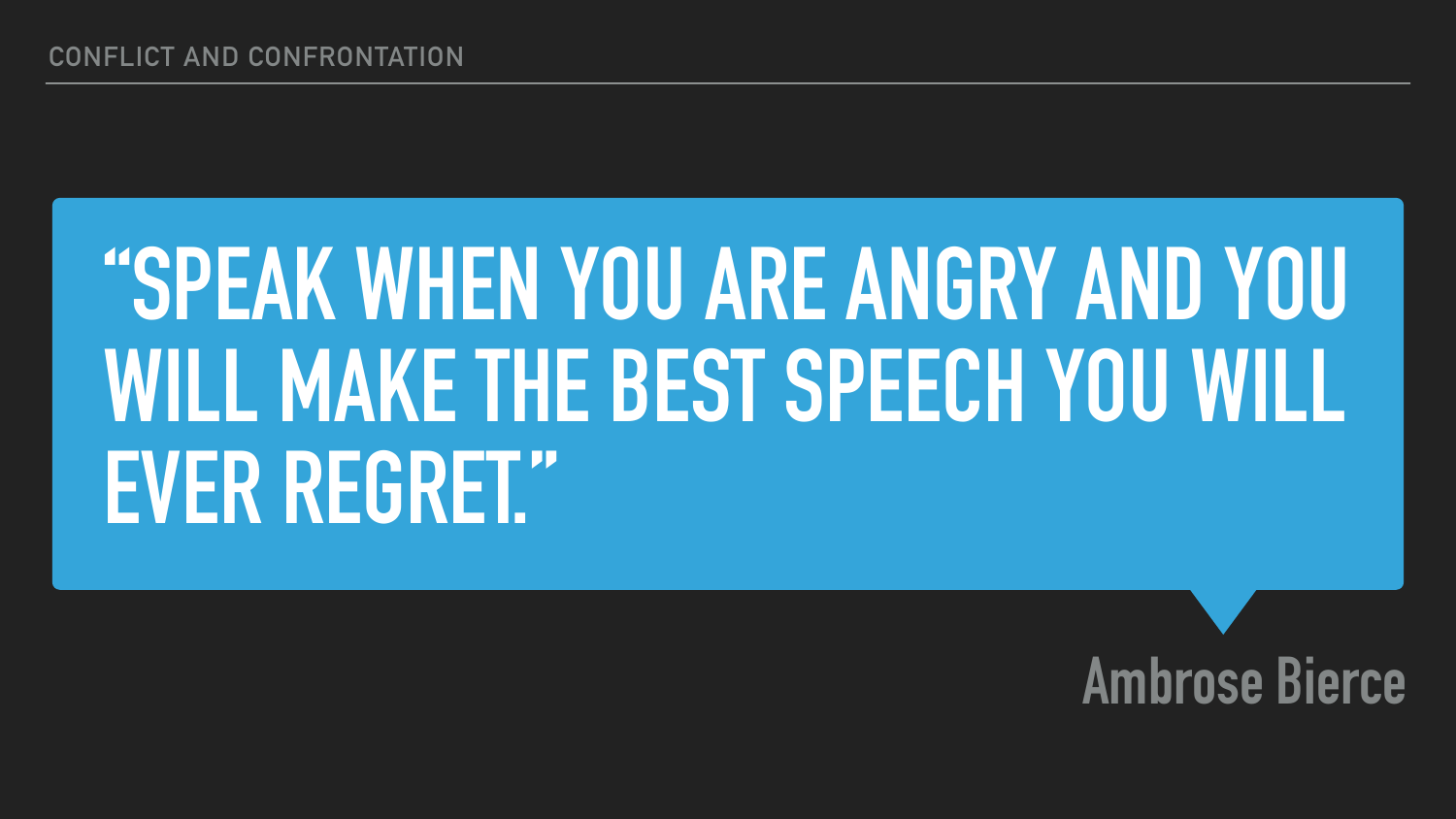#### **PROVERBS 15:1-2**

▸"A soft answer turns away wrath, but a harsh word stirs up anger. The tongue of the wise commends knowledge, but



# the mouths of fools pour out folly."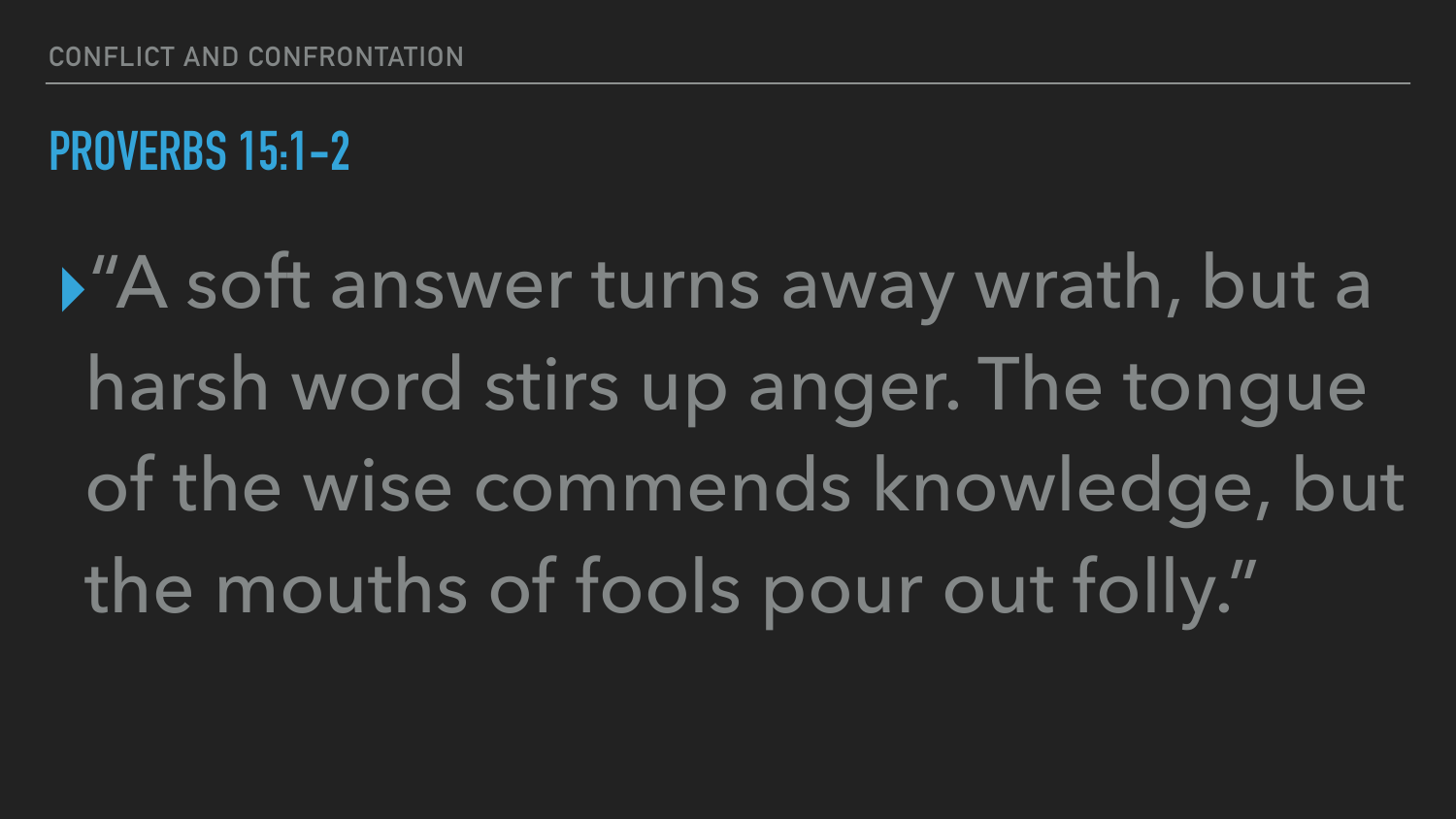#### **HOW DO I SKILLFULLY NAVIGATE EMOTIONALLY CHARGED HIGH-STAKES CONVERSATIONS?**

- ▸ 1. Learn to see a conflict coming in yourself.
- ▶ 2. Look for signs that the other person feels threatened.
- ▸ 3. Learn your tendencies under tension.

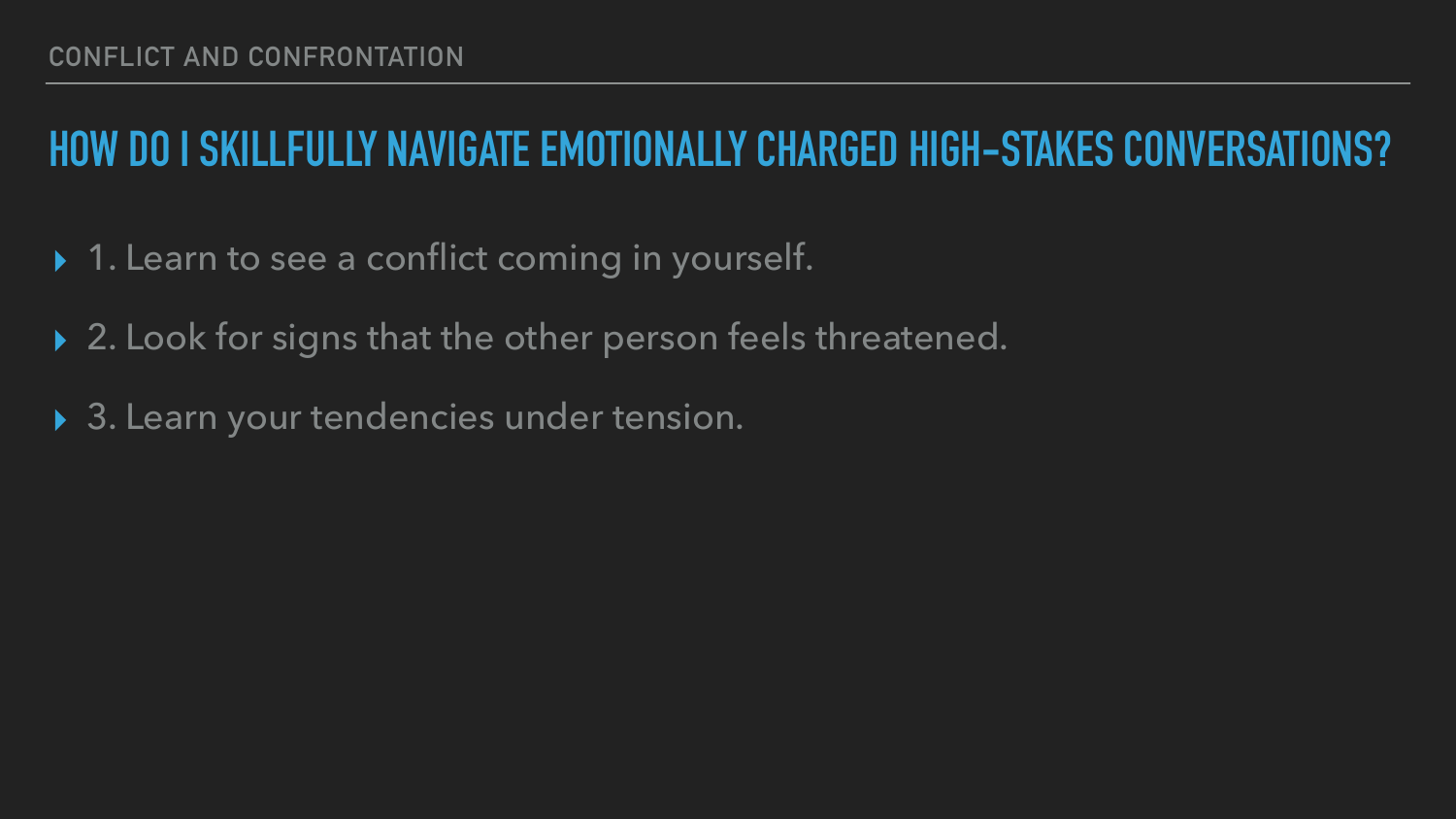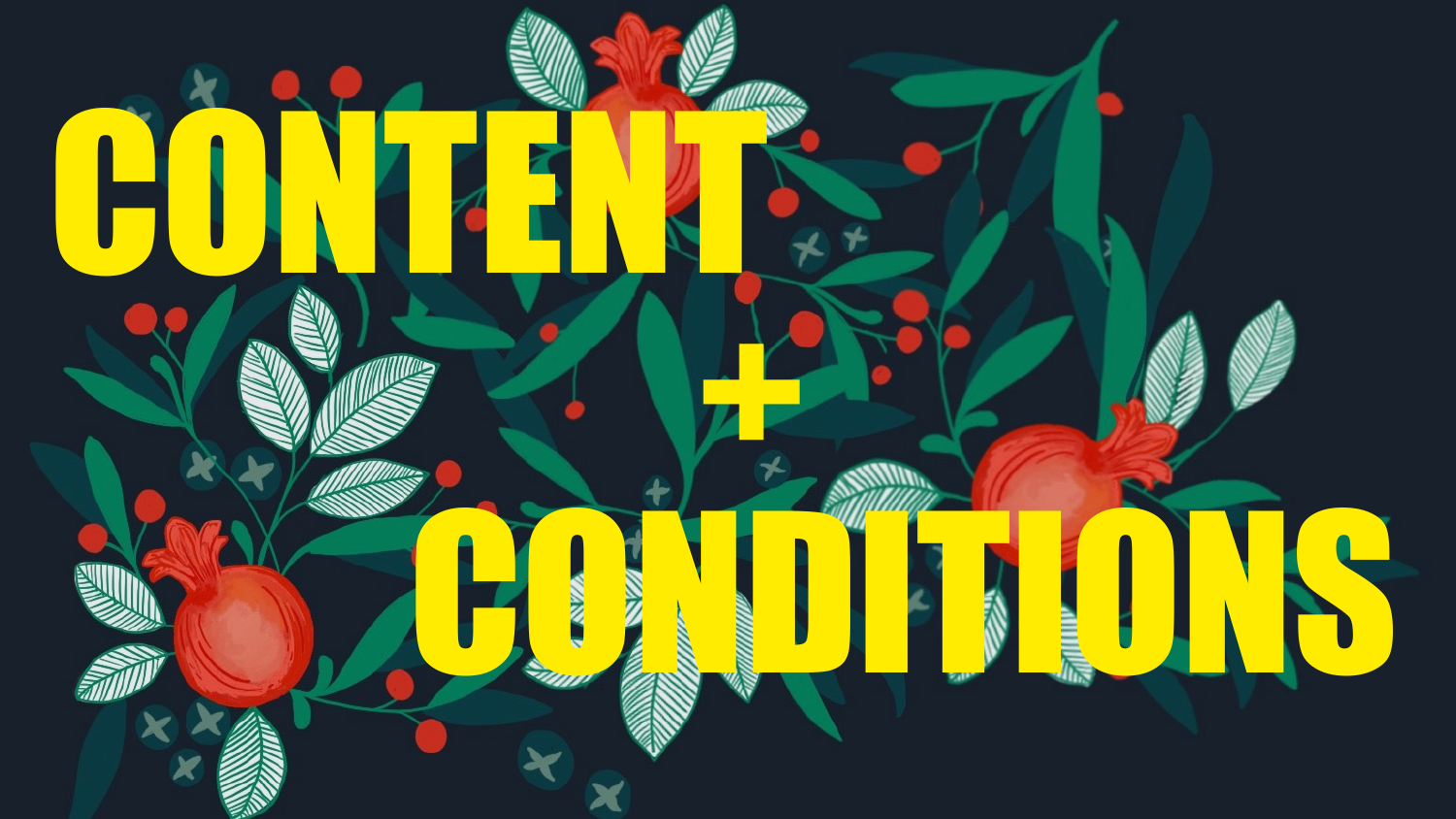#### **HOW DO I SKILLFULLY NAVIGATE EMOTIONALLY CHARGED HIGH-STAKES CONVERSATIONS?**

- ▸ 1. Learn to see a conflict coming in yourself.
- ▶ 2. Look for signs that the other person feels threatened.
- ▸ 3. Learn your tendencies under tension.
- ▶ 4. Reboot and make things safe.
- ▸ 5. Find common ground.
- ▸ 6. Don't focus on winning (focus on solutions).

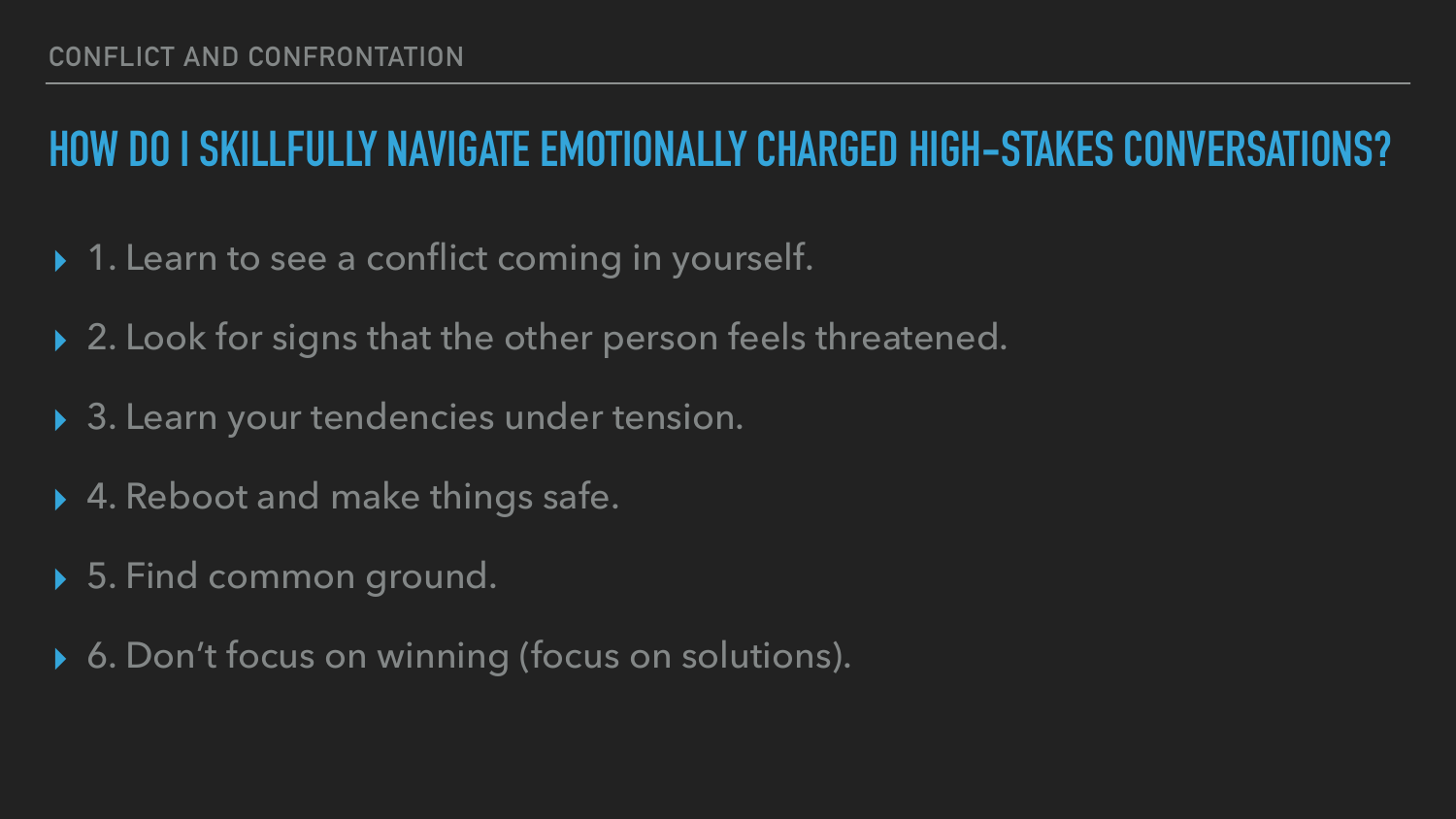#### **CONFRONTATION**

- ▸ What's the difference between confrontation and conflict?
	- ▸ Conflict is a disagreement, usually spontaneous.
	-

▸ Confrontation usually happens after someone doesn't act as they ought.

▸ To confront someone is to hold them accountable - face to face - with the

goal that problems are resolved and the relationship benefits.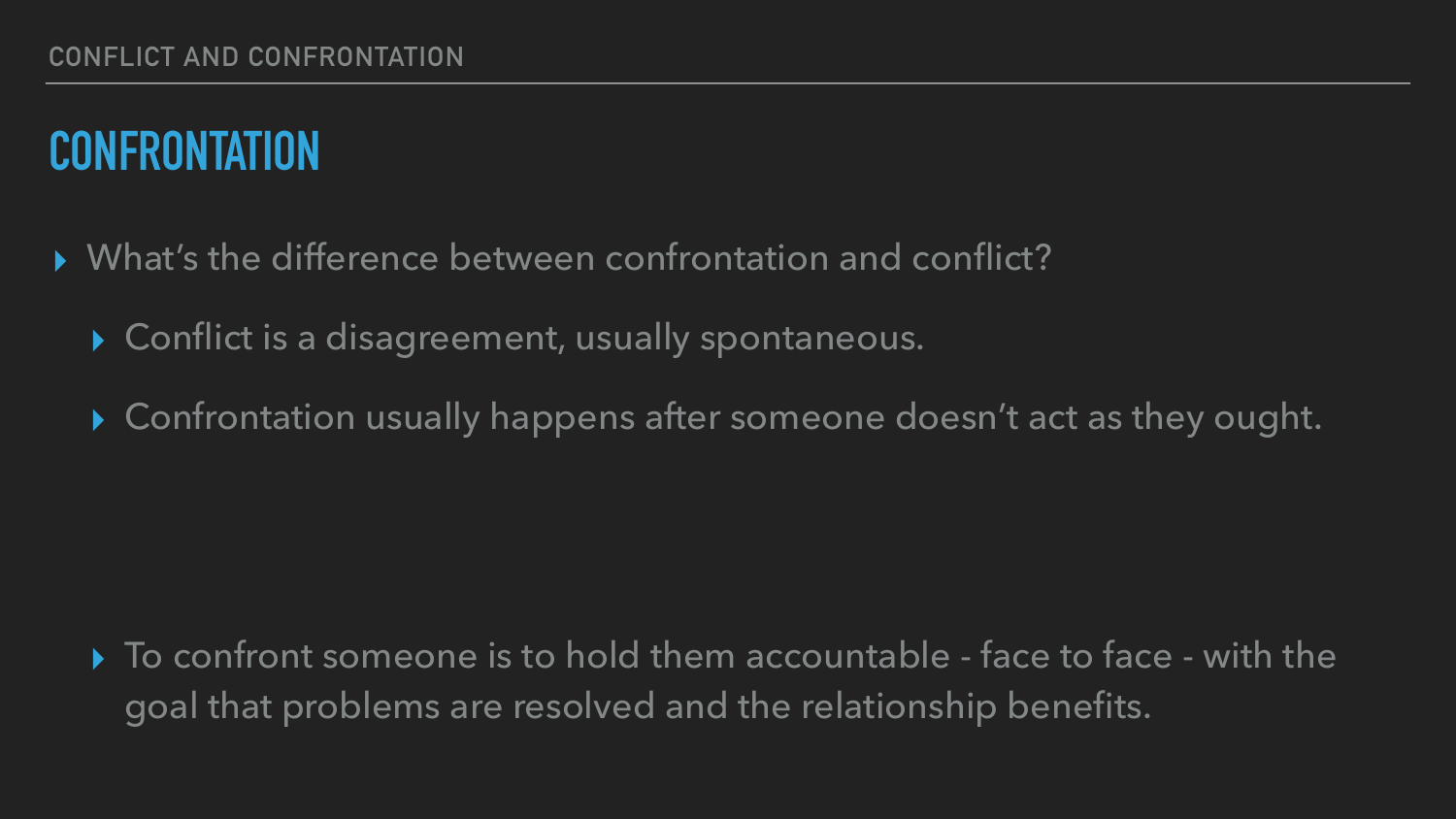#### **ON CONFRONTATION:**

## ▸ Prov. 11:13 - "Whoever goes about slandering reveals secrets, but he who is

- ▸ Don't look for (create) opportunities to confront.
- ▸ DO get to the real root.
- ▸ Avoid being the paparazzi
	- trustworthy in spirit keeps a thing covered."
- ▸ Know when to mind yo bidness
	- a passing dog by the ears."

#### ▸ Prov. 26:17 - "Whoever meddles in a quarrel not his own is like one who takes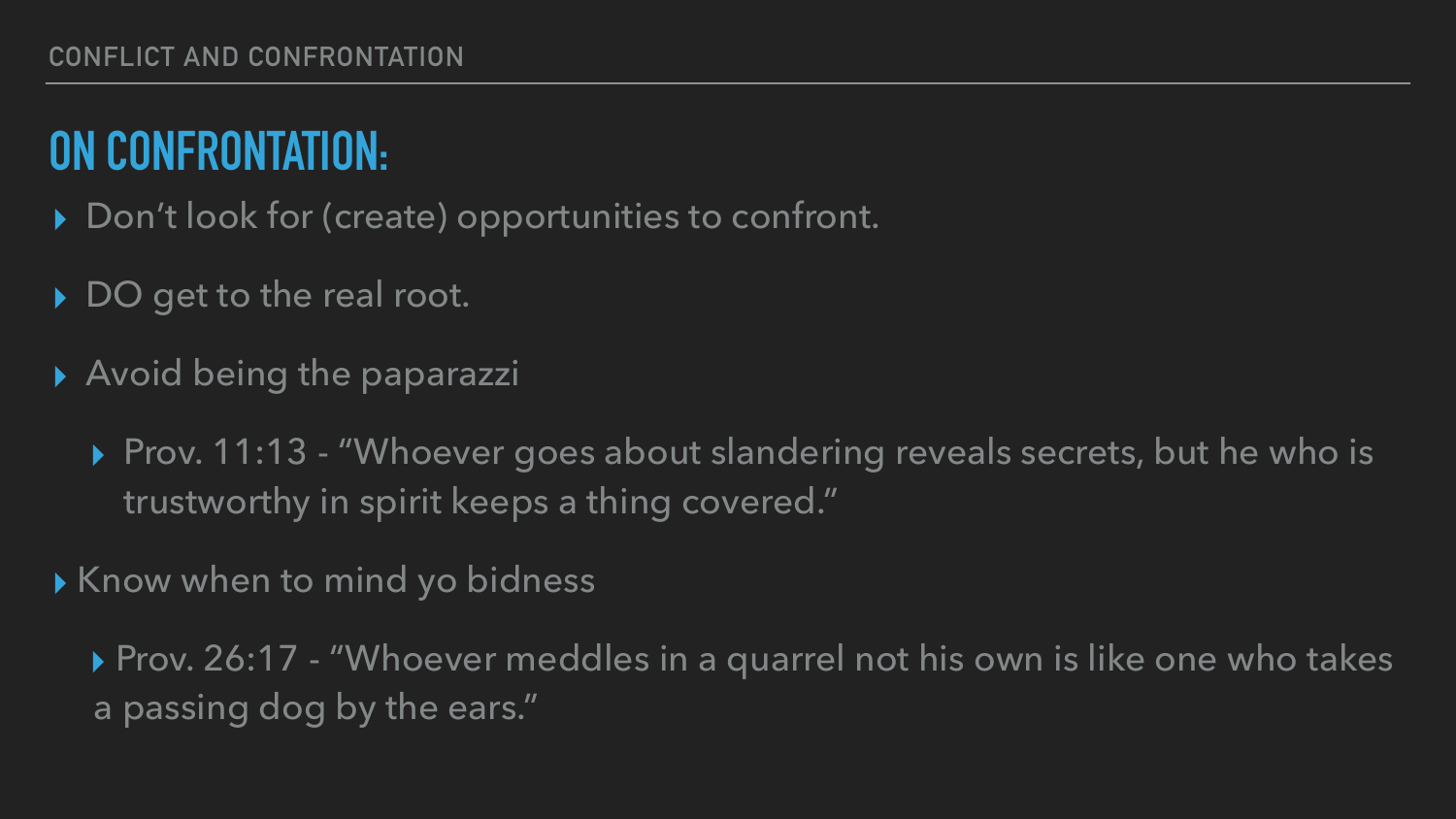#### **A TEMPLATE**

- ▸ You've heard something…
	- ▶ 1. Is it true?
	- ▸ 2. Tell me about it (either way).
	- ▸ 3. What are we gonna do?
	- ▸ 4. Tell them what I think.
	- ▸ 5. What have you heard me say?
	- ▸ 6. How do you feel about this conversation / time we've shared?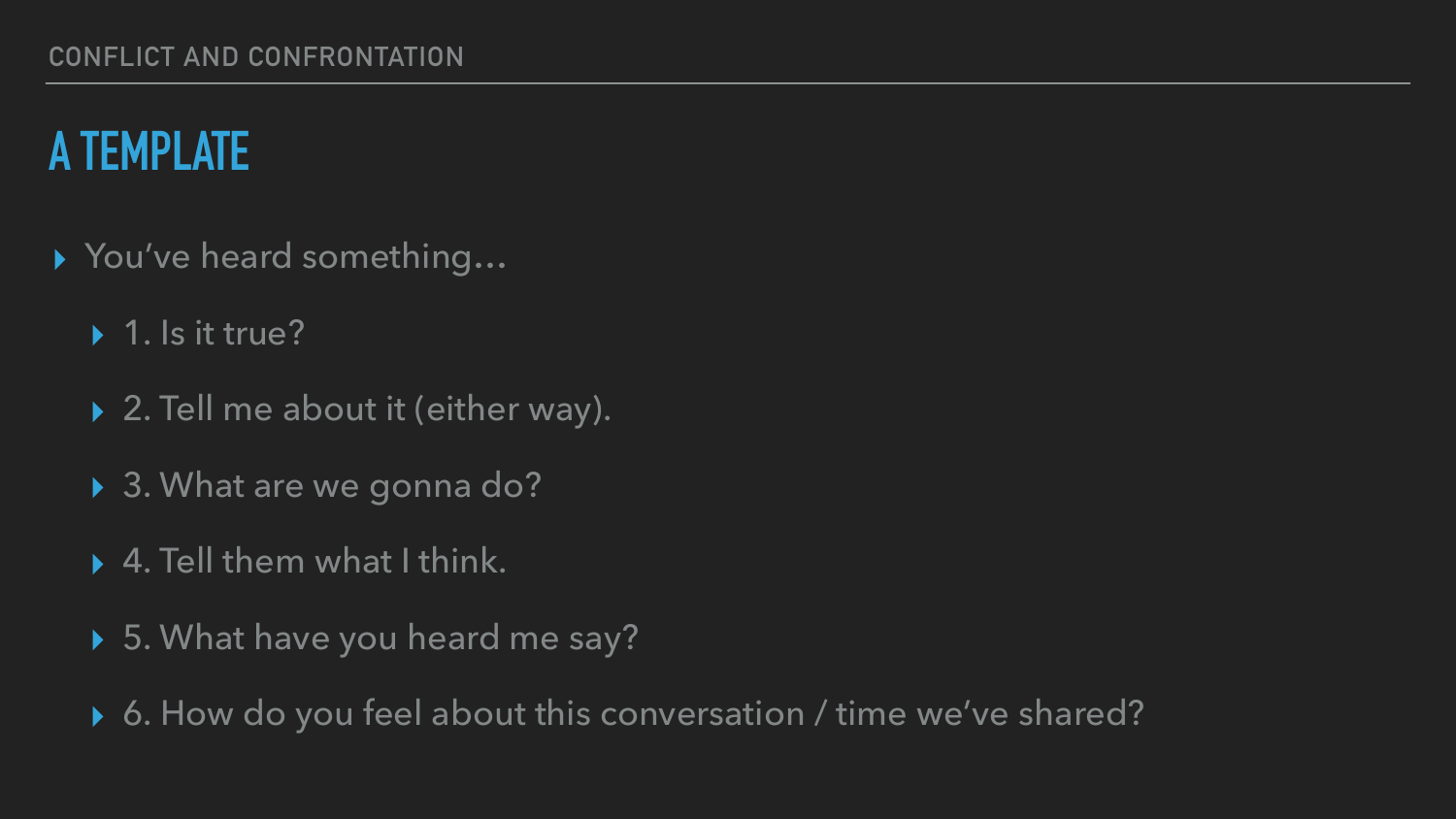#### **JAMES 4:6-10**

▸ "But he gives more grace. Therefore it says, 'God opposes the proud but gives grace to the humble.' Submit yourselves therefore to God. Resist the devil, and he will flee from you. Draw near to God, and He will draw near to you. Cleanse your hands, you sinners, and purify your hearts, you doubleminded. Be wretched and mourn and weep. Let your laughter be turned to mourning and your joy to gloom. Humble yourselves before the Lord, and He will exalt you."

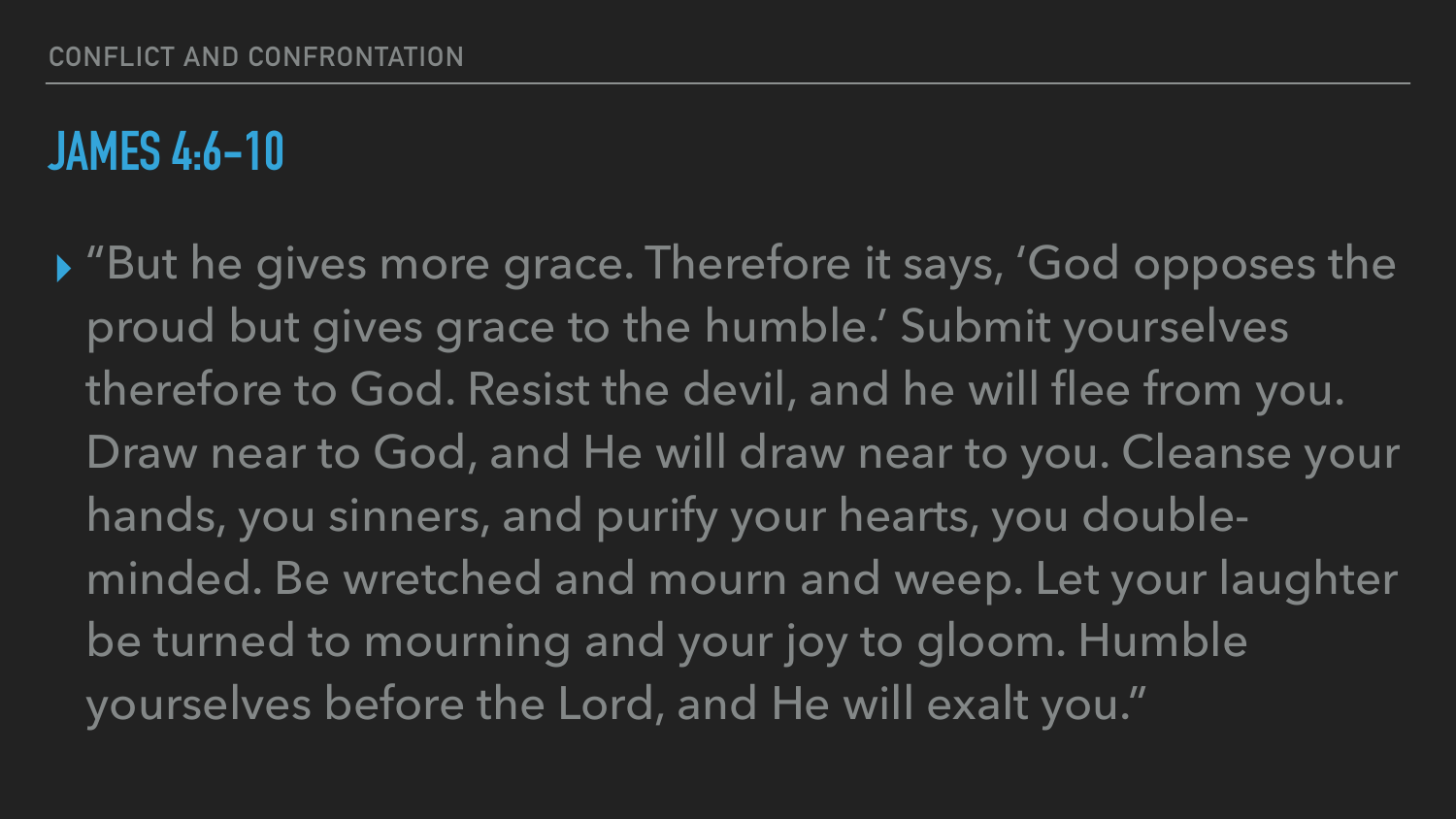#### **JAMES 1:14**

▸"But each person is tempted when he is lured and enticed by his own desire.

# Then desire when it has conceived gives birth to sin, and sin when it is fully grown brings forth death."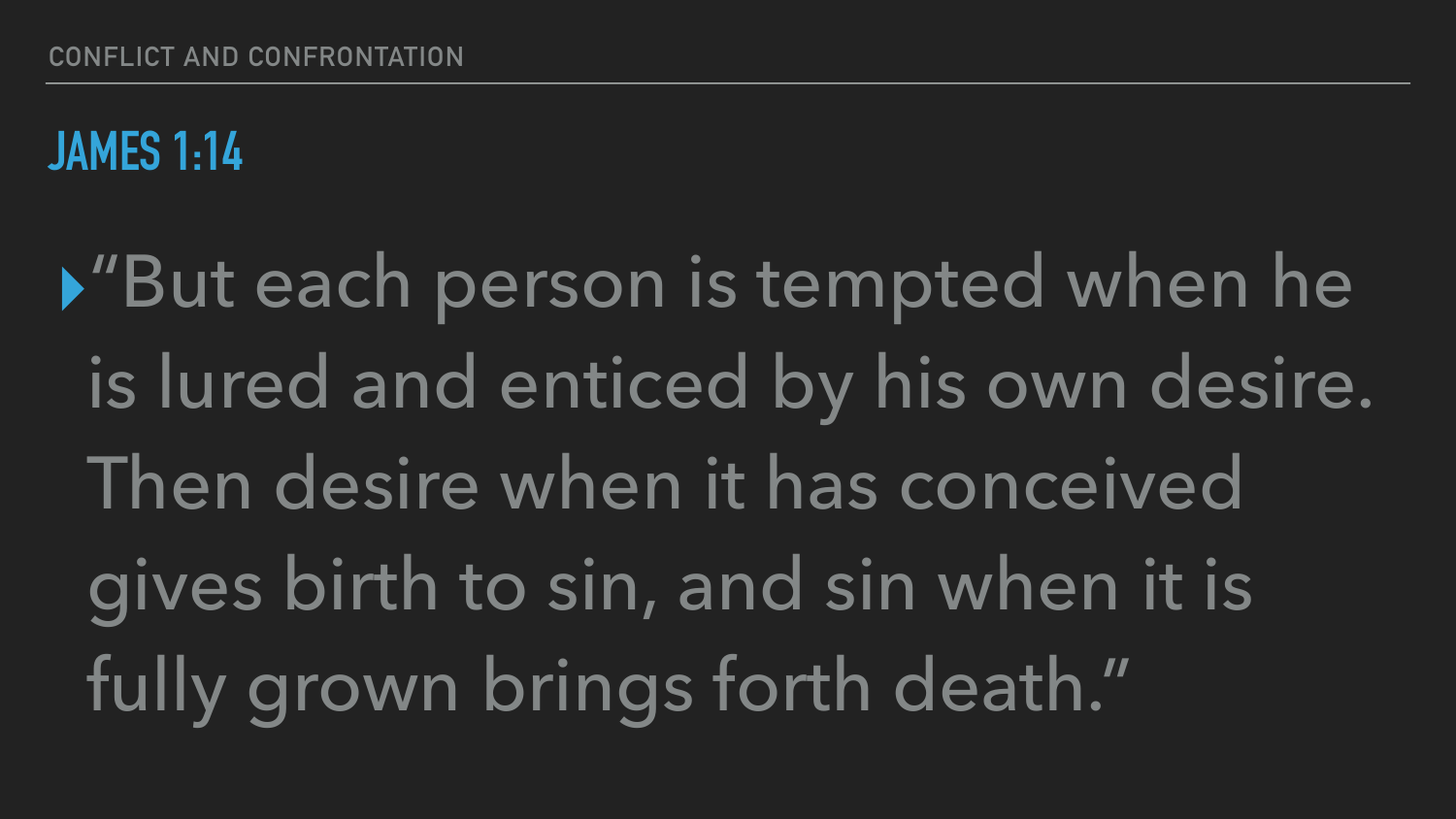## **"THE SOLUTION TO OUR CONFLICTS IS NOT EMOTIONAL NUMBNESS. THE SOLUTION IS TO BECOME AWAKENED TO NEW DESIRES… AS WE DRAW NEAR TO GOD, OUR GREATEST GOOD, WE FIND IN HIM THE SATISFACTION THAT OUR COVETING AND OUR LUSTS COULD NEVER DELIVER…"**